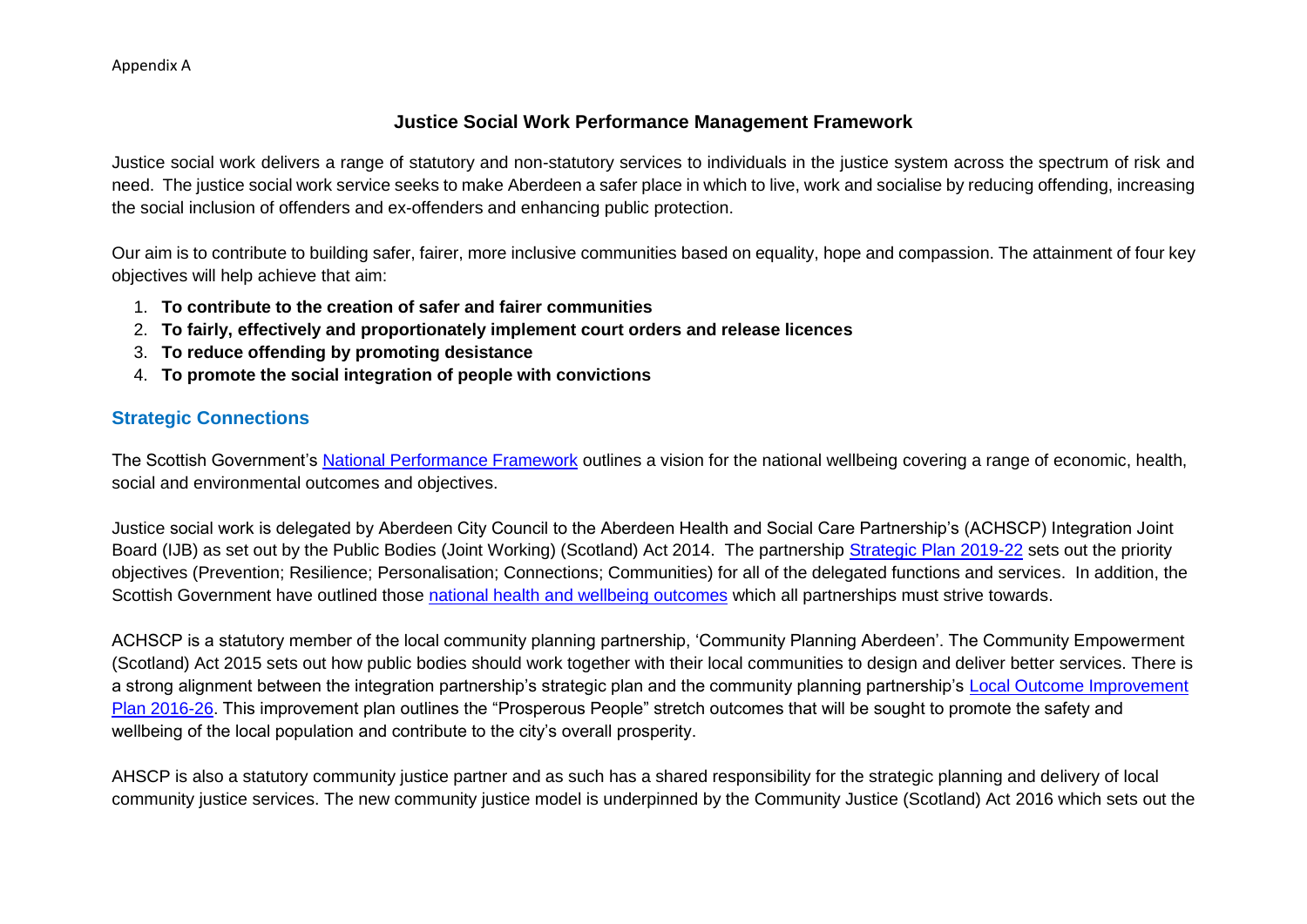Appendix A

[Outcomes, Performance and Improvement Framework](https://www.gov.scot/publications/community-justice-outcomes-performance-improvement-framework/) as guidance to community justice partners on how to improve their local outcomes. Community Justice Scotland, the national corporate body has also produced a [National Strategy for Community Justice](https://www.gov.scot/publications/national-strategy-community-justice/) designed to help community justice partners prioritise key areas, facilitate improvement and support communities to realise its vision of the country being safer, fairer and more inclusive.

Justice Social Work practice in Scotland is underpinned by National Outcomes and Standards (NOS) whose aim is to increase public awareness and understanding of the effectiveness of the interventions, many of them complex, that are undertaken.. The NOS defines outcomes, outlines consistent standards of practice and sets out principles of best practice in three key areas: public protection, justice and social inclusion.

## **Performance Framework**

This framework, shown below, captures the scale and complexity of the justice service. It shows a coherent alignment between service outcomes and objectives, the Care Inspectorate's own outcomes, performance and improvement framework and those indicators which best demonstrate the efficiency and effectiveness of the service.

It is envisaged that the Performance Management Board will discuss performance trends against these indicators on a quarterly basis with an annual report being presented to the Risk, Audit and Performance committee.

The service knows and understands the clients with whom it works. It has been praised for the relationships that its practitioners develop and maintain and the progress made in respect of individual and statutory outcomes, no matter the complexity of need and the challenges that can arise from this. It is hoped that the implementation of this framework across the service will result in the discussion of quality, performance and improvement matters being even more embedded alongside a more coherent and co-ordinated overview of the informed insights that guide our practice and interventions.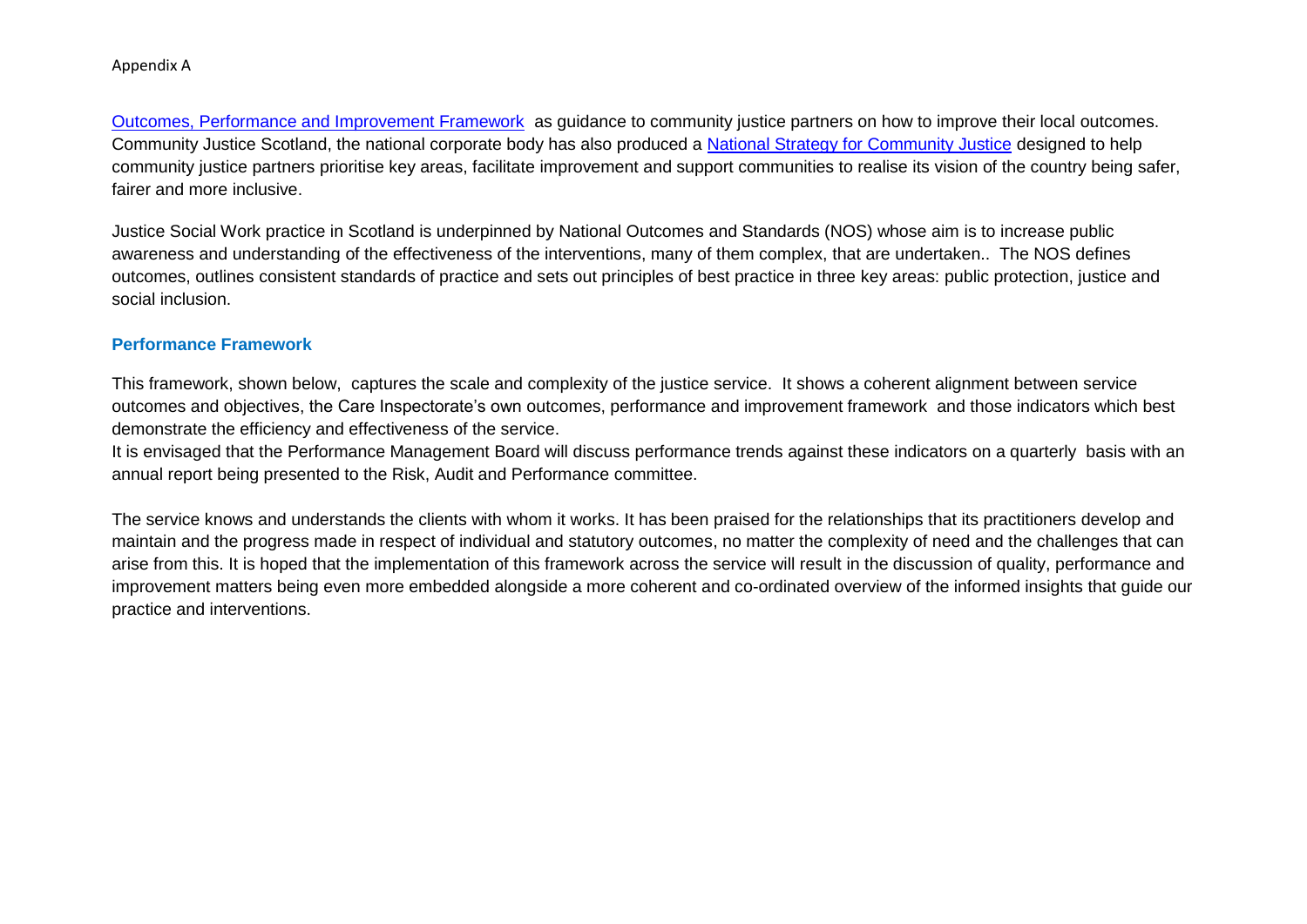## **Table 1.1 JSW Outcomes, Objectives and Indicators**

| <b>Outcomes</b>                                                                                                                                   | <b>Objectives</b>                                                                                     | <b>Themes</b>                                                                                                                                                                   | Outcomes,<br><b>Performance and</b><br><b>Improvement</b><br><b>Framework</b><br><b>Indicators</b>                                                                       | <b>Service PIs</b>                                                                                                 | <b>Reporting</b><br><b>Frequency</b> |
|---------------------------------------------------------------------------------------------------------------------------------------------------|-------------------------------------------------------------------------------------------------------|---------------------------------------------------------------------------------------------------------------------------------------------------------------------------------|--------------------------------------------------------------------------------------------------------------------------------------------------------------------------|--------------------------------------------------------------------------------------------------------------------|--------------------------------------|
|                                                                                                                                                   | To contribute to<br>the creation of<br>safer and fairer<br>communities                                | Collaboration<br>with other<br>Community<br>Justice partners                                                                                                                    | 2.2 Impact on<br>victims<br>2.3 Impact on<br>families<br>4.1 Impact on the<br>Community<br>9.4 Leadership of<br>improvement and<br>change                                | • Number of CPOs                                                                                                   | Quarterly                            |
|                                                                                                                                                   |                                                                                                       |                                                                                                                                                                                 |                                                                                                                                                                          | • Number of individuals on CPOs                                                                                    | Quarterly                            |
|                                                                                                                                                   |                                                                                                       |                                                                                                                                                                                 |                                                                                                                                                                          | • Number of Unpaid Work and Other Activity<br>requirements                                                         | Quarterly                            |
|                                                                                                                                                   |                                                                                                       | Community<br>Empowerment<br>Victim/Family/<br>Community<br>Experiences and<br>Opinions                                                                                          |                                                                                                                                                                          | • Number of UPW hours completed total                                                                              | Annually                             |
|                                                                                                                                                   |                                                                                                       |                                                                                                                                                                                 |                                                                                                                                                                          | Number of individuals released on licence                                                                          | Quarterly                            |
| Increased<br>community<br>safety and<br>public<br>protection.<br>An efficient<br>and effective<br>justice social<br>work service.<br>Reduction in |                                                                                                       |                                                                                                                                                                                 |                                                                                                                                                                          | • Number of Significant Incident Reviews<br>(SIRs)/Significant Case Reviews                                        | Quarterly                            |
|                                                                                                                                                   |                                                                                                       |                                                                                                                                                                                 |                                                                                                                                                                          | • Number of MAPPA clients (All Levels)                                                                             | Annually                             |
|                                                                                                                                                   |                                                                                                       |                                                                                                                                                                                 |                                                                                                                                                                          | • QA Reports/ Case files                                                                                           | Quarterly                            |
|                                                                                                                                                   | To fairly,<br>effectively and<br>proportionately<br>implement court<br>orders and<br>release licences | Initial contact/<br>engagement with<br>individuals.<br>Timely, person-<br>centred and<br>effective<br>interventions<br>Where risk of<br>serious harm is<br>identified, there is | 5.1 Providing help<br>and support when it<br>is needed<br>5.2 Assessing and<br>responding to risk<br>and need<br>5.3 Planning and<br>providing effective<br>intervention | • Proportion of LSCMI assessments<br>completed within 20 working days                                              | Quarterly                            |
|                                                                                                                                                   |                                                                                                       |                                                                                                                                                                                 |                                                                                                                                                                          | • Proportion of current Orders with a<br>LSCMI-generated case management plan                                      | Quarterly                            |
|                                                                                                                                                   |                                                                                                       |                                                                                                                                                                                 |                                                                                                                                                                          | • Number of Caledonian assessments,<br>requirements and non-Caledonian CPOs<br>imposed for domestic abuse offences | Quarterly                            |
|                                                                                                                                                   |                                                                                                       |                                                                                                                                                                                 |                                                                                                                                                                          | • Number of new CPO individuals seen<br>within one working day                                                     | Quarterly                            |
|                                                                                                                                                   |                                                                                                       |                                                                                                                                                                                 |                                                                                                                                                                          | • Number of first induction/case<br>management meetings within 5 days                                              | Quarterly                            |
| offending.                                                                                                                                        |                                                                                                       | evidence of use<br>of multi-agency                                                                                                                                              |                                                                                                                                                                          | • Number (%) of successful CPO<br>completions                                                                      | Quarterly                            |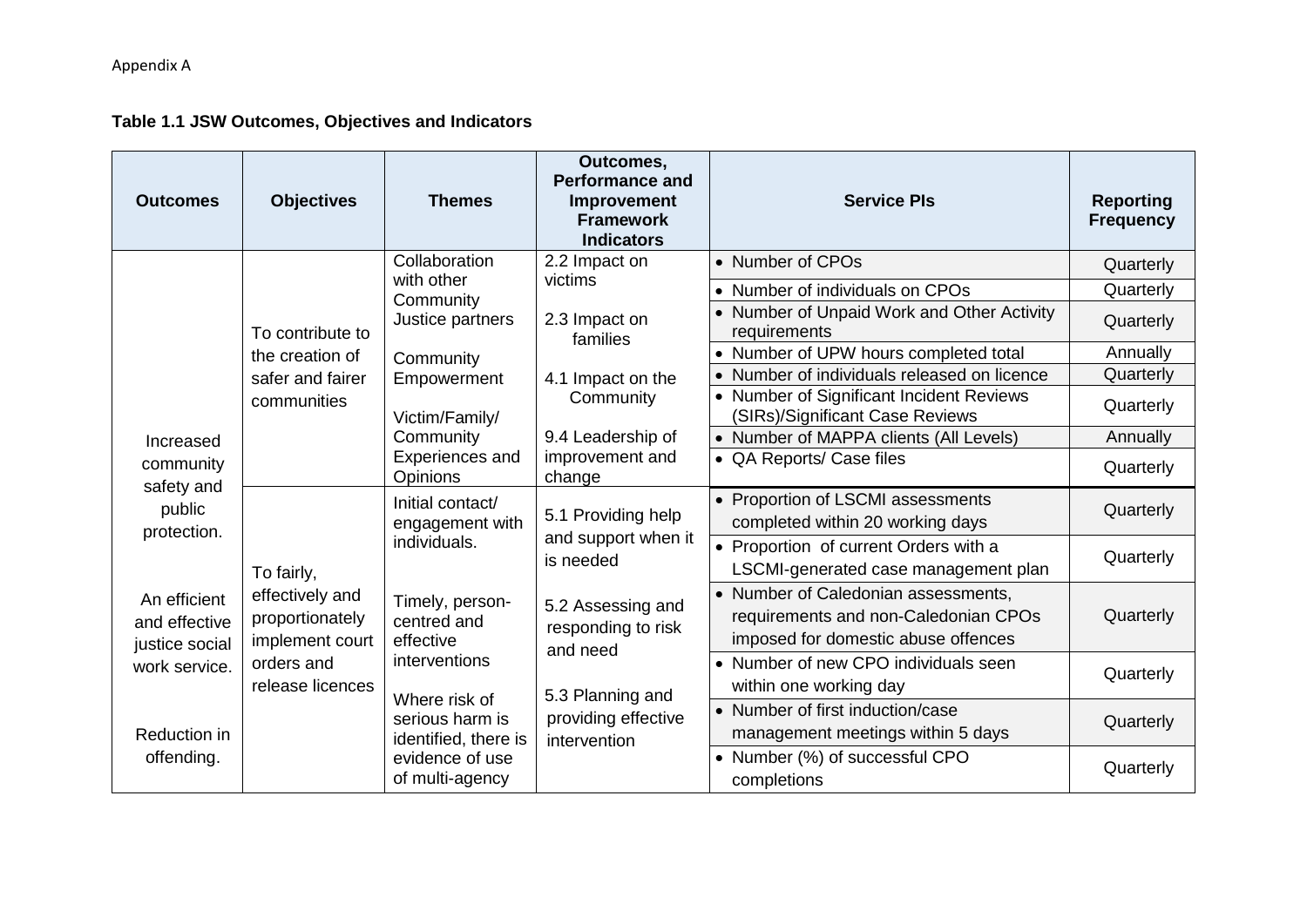| <b>Outcomes</b>     | <b>Objectives</b>                                    | <b>Themes</b>                                                                                                              | Outcomes,<br><b>Performance and</b><br>Improvement<br><b>Framework</b><br><b>Indicators</b> | <b>Service PIs</b>                                                        | <b>Reporting</b><br><b>Frequency</b> |
|---------------------|------------------------------------------------------|----------------------------------------------------------------------------------------------------------------------------|---------------------------------------------------------------------------------------------|---------------------------------------------------------------------------|--------------------------------------|
| Increased           |                                                      | risk management                                                                                                            | 5.4 Involving people                                                                        | • Number (%) of CPO breach applications                                   | Quarterly                            |
| social<br>inclusion |                                                      | processes as                                                                                                               | who have<br>committed offences<br>and their families                                        | • Number (%) of CPO breach outcomes                                       | Annually                             |
|                     |                                                      | appropriate                                                                                                                |                                                                                             | • Number (%) of UPW orders which<br>commenced within 7 days.              | Quarterly                            |
|                     |                                                      | <b>Fulfilling statutory</b><br>duties                                                                                      | 6.1 Policies,<br>procedures and<br>legal measures                                           | • Number (%) of UPW requirements<br>completed within specified timescales | Quarterly                            |
|                     |                                                      |                                                                                                                            |                                                                                             | • Average time to complete UPW<br>requirements                            |                                      |
|                     |                                                      |                                                                                                                            | 6.4 Performance<br>management and<br>quality assurance                                      |                                                                           | Quarterly                            |
|                     | To reduce<br>offending by<br>promoting<br>desistance | Involvement of<br>clients in service<br>development/<br>improvement<br>activities<br><b>Building towards</b><br>desistance | 2.1 Impact on<br>people who have<br>committed offences                                      | • Number of Supervision Exit Questionnaires<br>(EQ) received              | 6 monthly                            |
|                     |                                                      |                                                                                                                            |                                                                                             | • Comparison of 'before' and 'after' EQ<br>scores                         | 6 monthly                            |
|                     |                                                      |                                                                                                                            |                                                                                             | • Number of UPW Exit Questionnaires<br>received                           | 6 monthly                            |
|                     |                                                      |                                                                                                                            |                                                                                             | • Number of UPW hours undertaken on<br>individual placements              | Annually                             |
|                     |                                                      |                                                                                                                            |                                                                                             | • Individual placement provider feedback                                  | Annually                             |
|                     |                                                      |                                                                                                                            |                                                                                             | • Number (%) of first reviews held within 3-<br>month timescale           | Quarterly                            |
|                     |                                                      |                                                                                                                            |                                                                                             | • Number of re-engagement reviews held                                    | Quarterly                            |
|                     |                                                      |                                                                                                                            |                                                                                             | • Number of people on Diversion                                           | Quarterly                            |